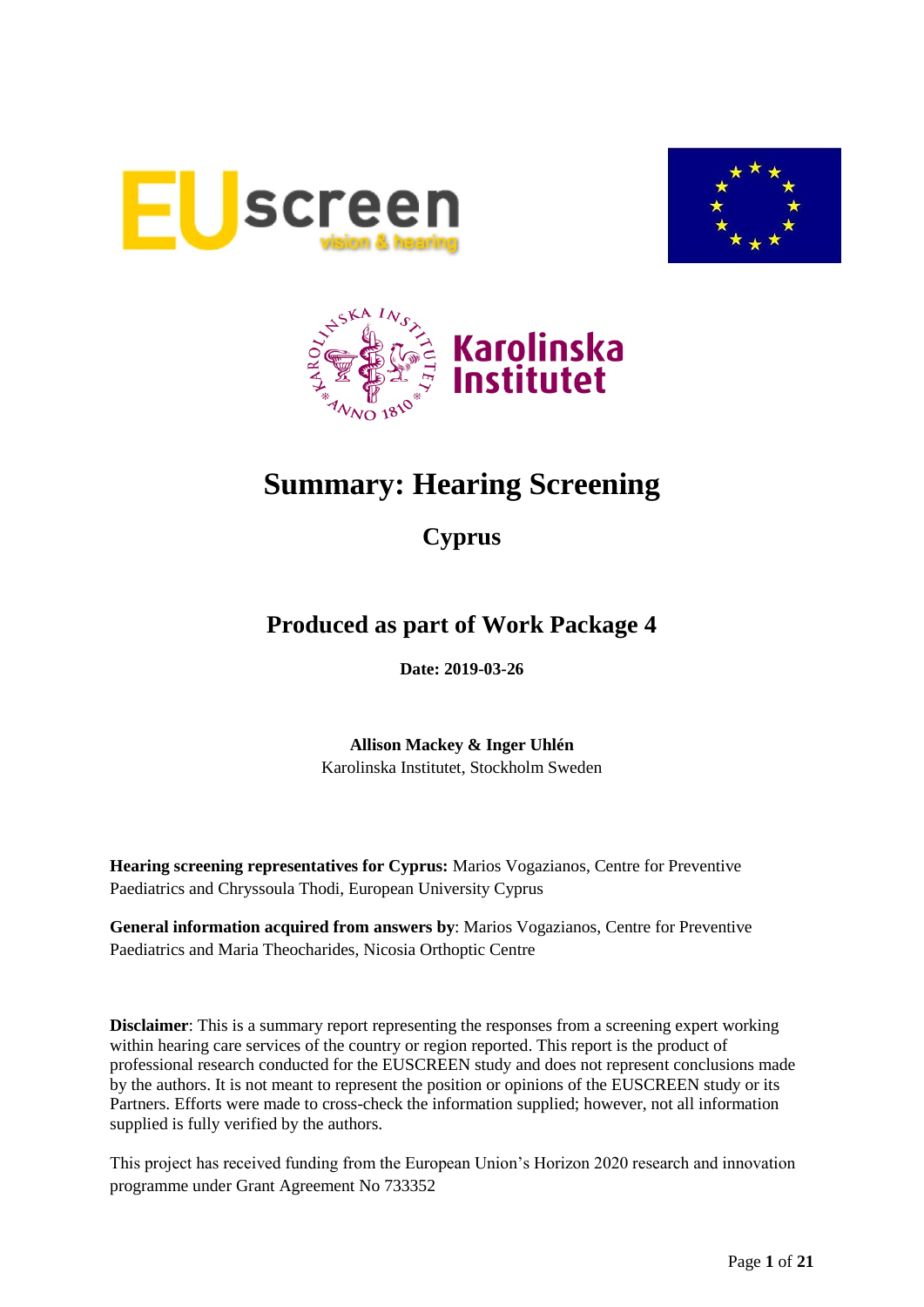

## **Table of Contents**

| 1. |      |  |
|----|------|--|
| 2. |      |  |
| 3. |      |  |
|    | 3.1. |  |
|    | 3.2. |  |
|    | 3.3. |  |
| 4. |      |  |
| 5. |      |  |
|    | 5.1. |  |
|    | 5.2. |  |
|    | 5.3. |  |
|    | 5.4. |  |
| 6. |      |  |
|    | 6.1. |  |
|    | 6.2. |  |
|    | 6.3. |  |
| 7. |      |  |
|    | 7.1. |  |
|    | 7.2. |  |
|    | 7.3. |  |
| 8. |      |  |
|    | 8.1. |  |
|    | 8.2. |  |
|    | 8.3. |  |
|    | 8.4. |  |
|    | 8.5. |  |
|    | 8.6. |  |
| 9. |      |  |
|    | 9.1. |  |
|    | 9.2. |  |
|    | 9.3. |  |
|    |      |  |
|    | 9.4. |  |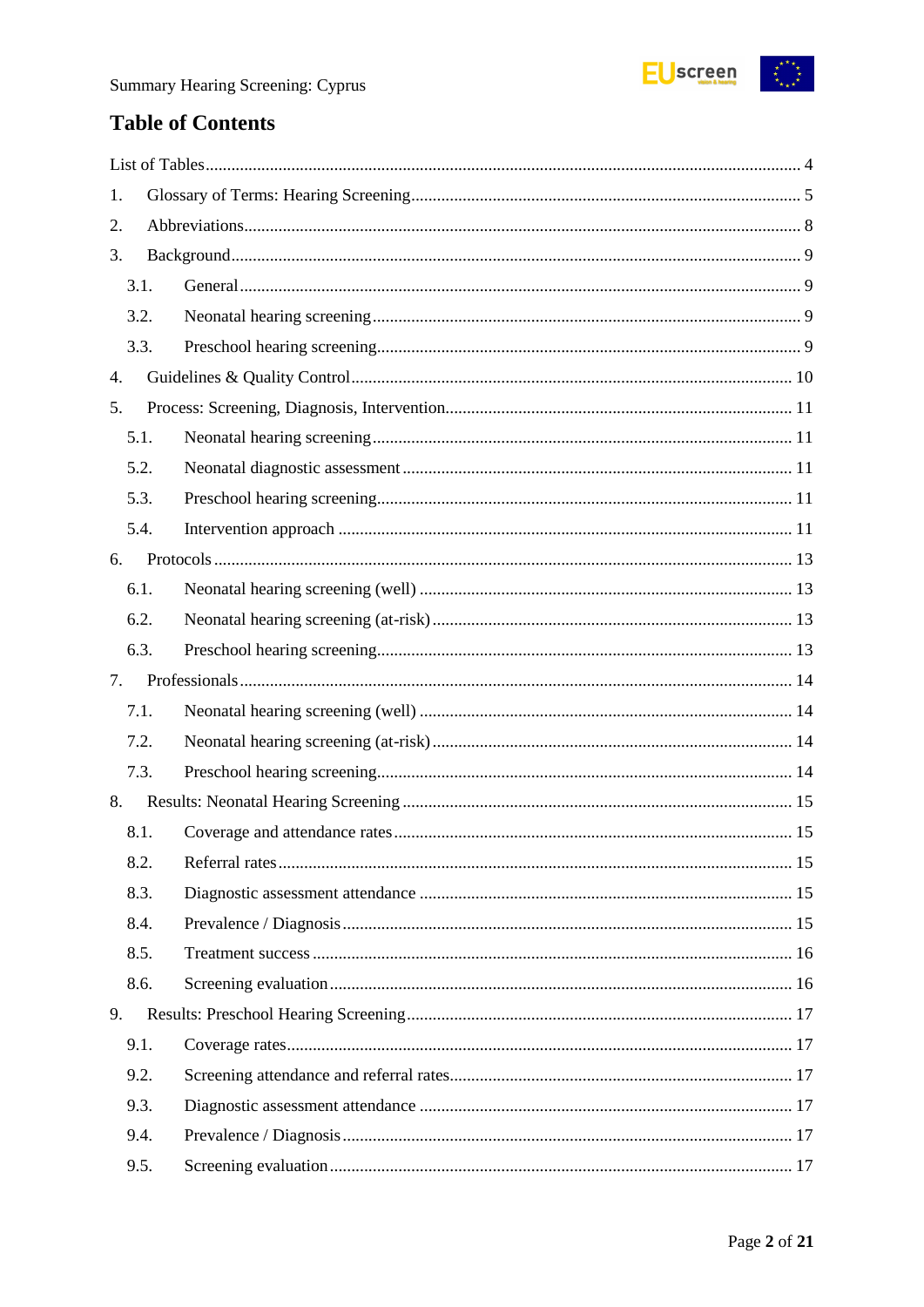

| 10.1. |  |
|-------|--|
| 10.2. |  |
| 10.3. |  |
| 10.4. |  |
| 10.5. |  |
| 10.6. |  |
|       |  |
| 11.1. |  |
| 11.2. |  |
| 11.3. |  |
|       |  |
|       |  |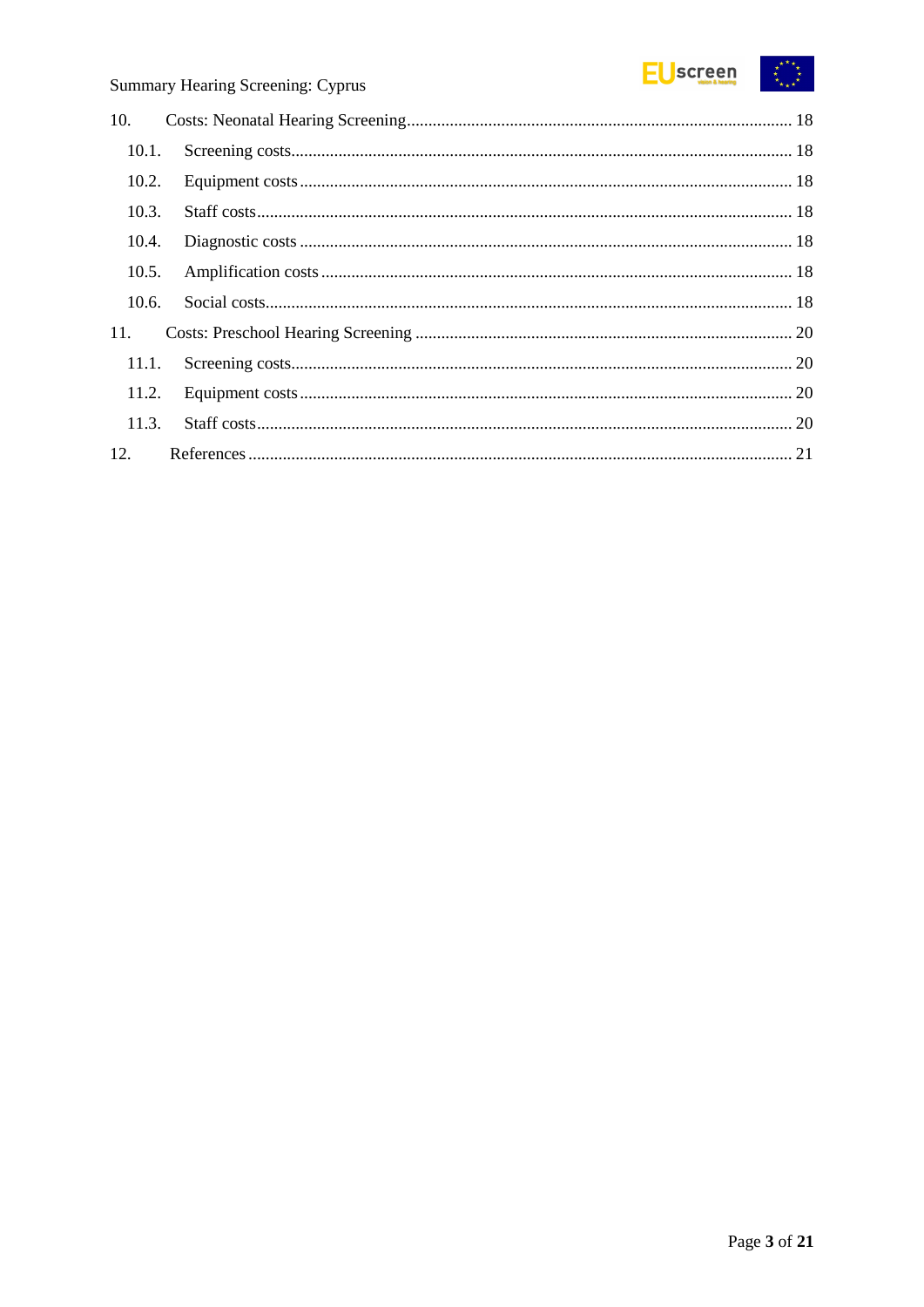

## <span id="page-3-0"></span>**List of Tables**

| Table 2: Referral rates for well babies in Cyprus (Centre for Preventive Paediatrics, 2017) 15               |
|--------------------------------------------------------------------------------------------------------------|
| <b>Table 3:</b> Incidence of permanent hearing loss among neonates in Cyprus (per 1000 in 2017; Centre for   |
|                                                                                                              |
| <b>Table 4:</b> Distribution of hearing loss (%) based on degree and laterality among infants diagnosed with |
| permanent hearing loss after neonatal hearing screening (Centre for Preventive Paediatrics, 2017) 16         |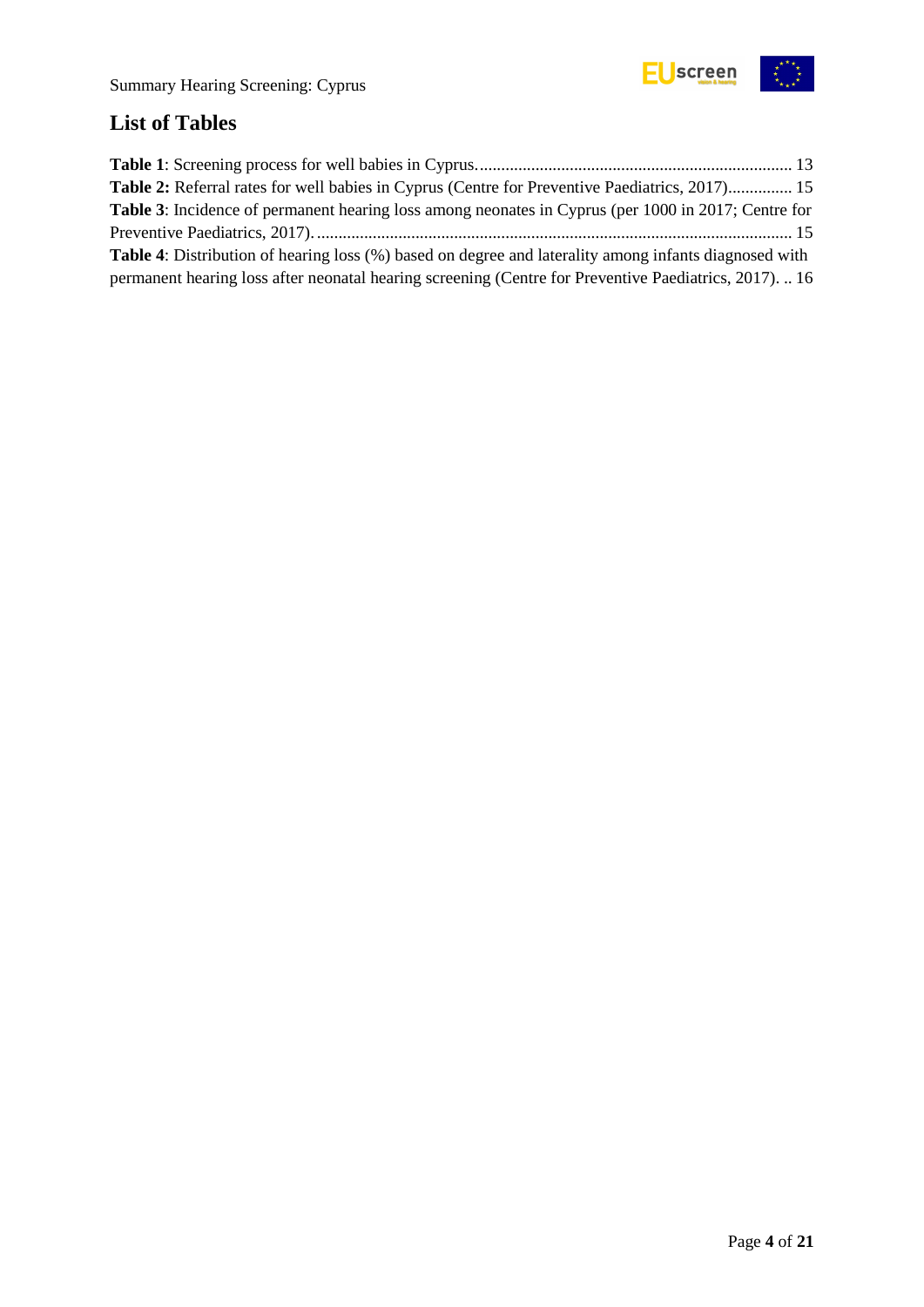## <span id="page-4-0"></span>**1. Glossary of Terms: Hearing Screening**

| <b>Abnormal test result</b>                     | A test result where a normal "pass" response could not be detected under<br>good conditions. The result on screening equipment may indicate "no<br>response," "fail," or "refer."                                                                                                                                                                                                                                                                                                                                                                                                                                                                                                                                                                                             |  |  |  |
|-------------------------------------------------|-------------------------------------------------------------------------------------------------------------------------------------------------------------------------------------------------------------------------------------------------------------------------------------------------------------------------------------------------------------------------------------------------------------------------------------------------------------------------------------------------------------------------------------------------------------------------------------------------------------------------------------------------------------------------------------------------------------------------------------------------------------------------------|--|--|--|
| <b>Attendance rate</b>                          | The proportion of all those invited for screening that are tested and receive<br>a result,<br>Invited for screening includes all those that are offered the<br>screening test.<br>Tested and receive a result could be a "pass" or "fail".<br>Attendance rate provides information on the willingness of families to<br>participate in screening.                                                                                                                                                                                                                                                                                                                                                                                                                             |  |  |  |
| <b>Attendance rate in</b><br>first year of life | See definition of Attendance rate.<br>The calculation cut-off is after one year of life.                                                                                                                                                                                                                                                                                                                                                                                                                                                                                                                                                                                                                                                                                      |  |  |  |
| <b>Compliance with</b>                          | The percentage of those who are referred from screening to a diagnostic<br>assessment that actually attend the first diagnostic assessment.                                                                                                                                                                                                                                                                                                                                                                                                                                                                                                                                                                                                                                   |  |  |  |
| referral (percentage)                           | Percentage of compliance provides information on the willingness of<br>families to attend the diagnostic assessment after referral from screening.                                                                                                                                                                                                                                                                                                                                                                                                                                                                                                                                                                                                                            |  |  |  |
| <b>Coverage</b>                                 | The proportion of those eligible for screening that are tested and receive a<br>result within a specific time.<br>Eligible for screening includes those within the population that are<br>$\bullet$<br>covered under the screening or health care program.<br>Tested and receive a result could be a "pass" or "refer to<br>diagnostic assessment".<br>Specific time can be defined, such as 1 month after birth, 3 months<br>after birth, etc.<br>Coverage provides information on the overall effectiveness and timeliness<br>of a complete screening programme.<br>Factors such as being offered screening, willingness to participate, missed<br>screening, ability to complete the screen, and ability to document the<br>screening results will influence the coverage. |  |  |  |
| <b>Coverage in first</b><br>year of life        | See definition of Coverage.<br>The specific time is pre-defined as within the first year of life.<br>In other words, the coverage is the proportion of those eligible for<br>screening that complete the screening sequence to a final result within the<br>first year of life.                                                                                                                                                                                                                                                                                                                                                                                                                                                                                               |  |  |  |
| <b>False negatives</b>                          | The percentage of infants/children with a hearing loss (defined by the<br>target condition) that receive a result of "pass" during screening.                                                                                                                                                                                                                                                                                                                                                                                                                                                                                                                                                                                                                                 |  |  |  |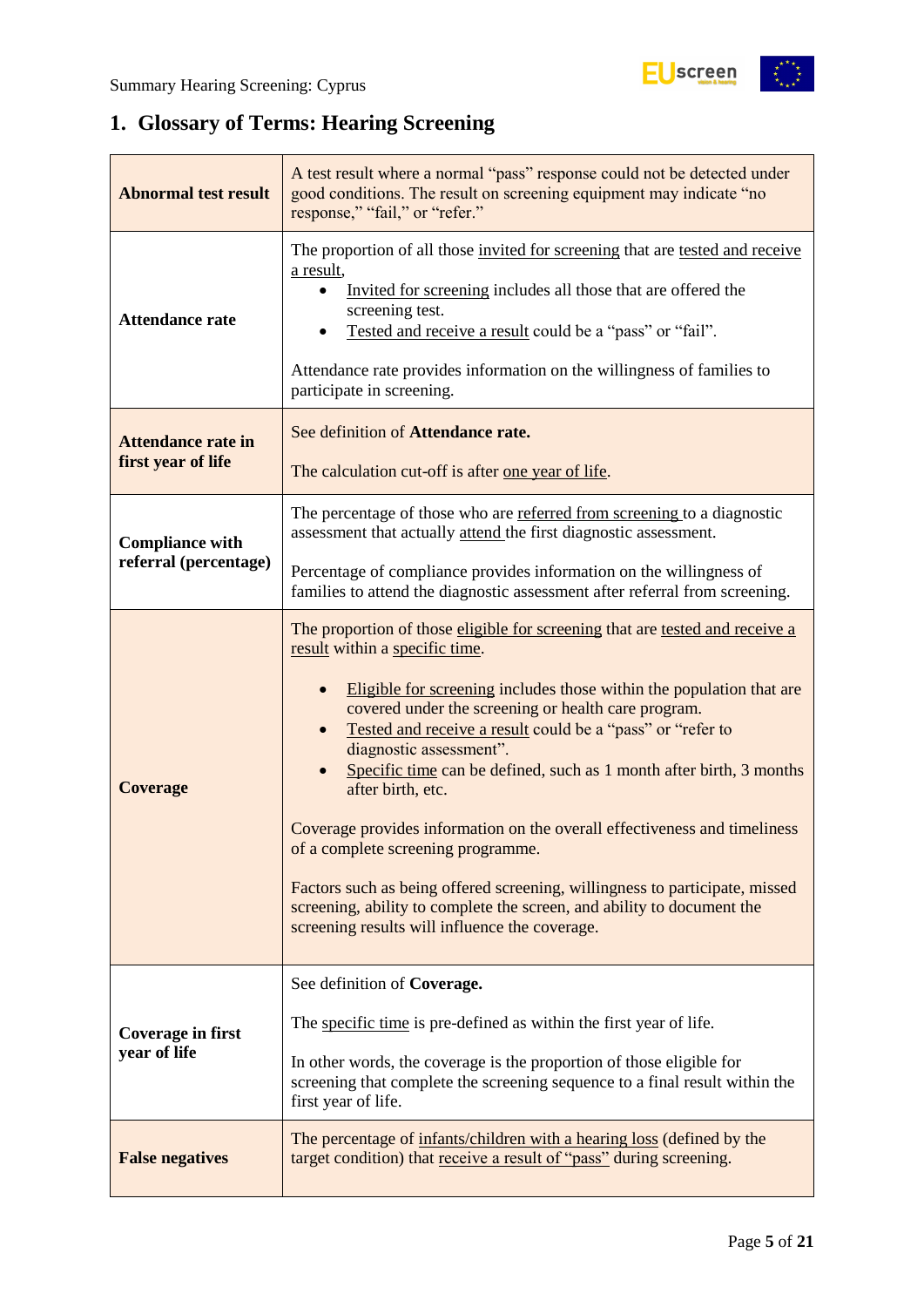

|                                          | Example: If 100 infants with hearing loss are screened, and 1 infant passes<br>the screening, the percentage of false negatives is 1%.                                                                 |  |  |
|------------------------------------------|--------------------------------------------------------------------------------------------------------------------------------------------------------------------------------------------------------|--|--|
|                                          | The percentage of infants/children with normal hearing that receive a<br>result of "fail" from the final screening test.                                                                               |  |  |
| <b>False positives</b>                   | Example: If 100 infants with normal hearing are screened, and 3 infants<br>fail the screening and are referred for diagnostic assessment, the<br>percentage of false positives is 3%.                  |  |  |
| <b>Guidelines</b>                        | Recommendations or instructions provided by an authoritative body on the<br>practice of screening in the country or region.                                                                            |  |  |
| <b>Hearing screening</b><br>professional | A person qualified to perform hearing screening, according to the practice<br>in your country or region.                                                                                               |  |  |
| <b>Inconclusive test</b><br>result       | A test result where a normal "pass" response could not be detected due to<br>poor test conditions.                                                                                                     |  |  |
| <b>Invited for screening</b>             | Offered screening.                                                                                                                                                                                     |  |  |
| <b>Outcome of hearing</b><br>screening   | An indication of the effectiveness or performance of screening, such as a<br>measurement of coverage rate, referral rate, number of infants detected,<br>etc.                                          |  |  |
| <b>Permanent hearing</b>                 | A hearing impairment that is <i>not</i> due to a temporary or transient condition<br>such as middle ear fluid.                                                                                         |  |  |
| loss                                     | Permanent hearing loss can be either sensorineural or permanent<br>conductive.                                                                                                                         |  |  |
| <b>Positive predictive</b>               | The percentage of infants/children referred from screening who have a<br>confirmed hearing loss, as described by your protocol or guideline and<br>indicated in the Target Condition (see definition). |  |  |
| value                                    | For example, if 100 babies are referred from screening for diagnostic<br>assessment and 90 have normal hearing while 10 have a confirmed hearing<br>loss, the positive predictive value would be 10%.  |  |  |
| Preschool or<br>(pre)school children     | All children between 3-6 years of age.                                                                                                                                                                 |  |  |
| <b>Preschool or</b>                      | Screening that takes place during the time children are between 3-6 years<br>of age.                                                                                                                   |  |  |
| (pre)school screening                    | This refers to <i>any</i> hearing screening during this age. The location of the<br>screening is irrelevant to the definition.                                                                         |  |  |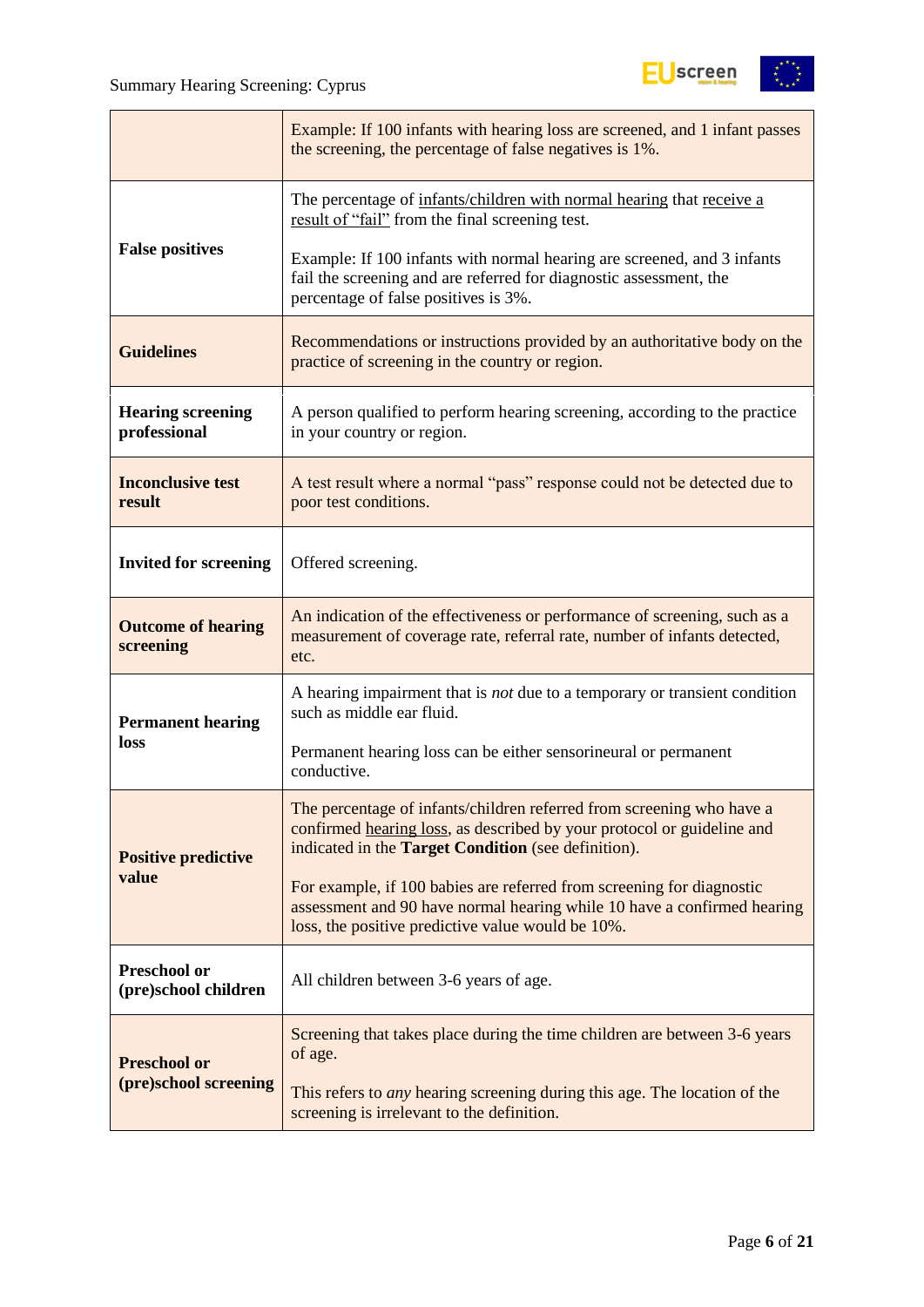

| <b>Prevalence</b>           | The number or percentage of individuals with a specific disease or<br>condition. Prevalence can either be expressed as a percentage, proportion,<br>or as the value per 1000 individuals within the same demographic.                                                                                                                                                                                                 |  |  |
|-----------------------------|-----------------------------------------------------------------------------------------------------------------------------------------------------------------------------------------------------------------------------------------------------------------------------------------------------------------------------------------------------------------------------------------------------------------------|--|--|
| <b>Programme</b>            | An organized system for screening, which could be based nationally,<br>regionally or locally.                                                                                                                                                                                                                                                                                                                         |  |  |
| <b>Protocol</b>             | Documented procedure or sequence for screening, which could include<br>which tests are performed, when tests are performed, procedures for<br>passing and referring, and so forth.                                                                                                                                                                                                                                    |  |  |
| <b>Quality assurance</b>    | A method for checking and ensuring that screening is functioning<br>adequately and meeting set goals and benchmarks.                                                                                                                                                                                                                                                                                                  |  |  |
| Referral criteria           | A pre-determined cut-off boundary for when an infant/child should be re-<br>tested or seen for a diagnostic assessment.                                                                                                                                                                                                                                                                                               |  |  |
|                             | For example, referral criteria may be "no response" at 35 dB nHL.                                                                                                                                                                                                                                                                                                                                                     |  |  |
| <b>Risk babies / Babies</b> | All infants that are considered to be at-risk or have risk-factors for hearing<br>loss according to the screening programme.                                                                                                                                                                                                                                                                                          |  |  |
| at-risk                     | Two common risk factors are admission to the neonatal-intensive care unit<br>(NICU) or born prematurely. However, other risk factors for hearing loss<br>may also be indicated in the screening programme.                                                                                                                                                                                                            |  |  |
|                             | The percentage of infants/children with hearing loss that are identified via<br>the screening program.                                                                                                                                                                                                                                                                                                                |  |  |
| <b>Sensitivity</b>          | For example, if 100 babies with hearing loss are tested, and 98 of these<br>babies are referred for diagnostic assessment while 2 pass the screening,<br>the sensitivity is 98%.                                                                                                                                                                                                                                      |  |  |
|                             | The percentage of infants/children with normal hearing that pass the<br>screening.                                                                                                                                                                                                                                                                                                                                    |  |  |
| <b>Specificity</b>          | For example, if 100 babies with normal hearing are tested, and 10 of these<br>babies are referred for diagnostic assessment and 90 pass the screening, the<br>specificity is 90%.                                                                                                                                                                                                                                     |  |  |
| <b>Target condition</b>     | The hearing loss condition you are aiming to detect via your screening<br>programme. This includes:<br>The laterality of the condition, whether the program aims to detect<br>both unilateral and bilateral hearing loss or just bilateral hearing<br>loss.<br>The severity of the condition, whether the program aims to detect<br>hearing loss $\geq$ 30 dB HL, $\geq$ 35 dB HL, $\geq$ 40 dB HL or $\geq$ 45 dB HL |  |  |
| <b>Well, healthy babies</b> | Infants who are <i>not</i> admitted into the NICU or born prematurely.<br>Well, healthy babies may or may not have additional risk factors for<br>hearing loss, according to the procedures indicated in the specific<br>screening programme.                                                                                                                                                                         |  |  |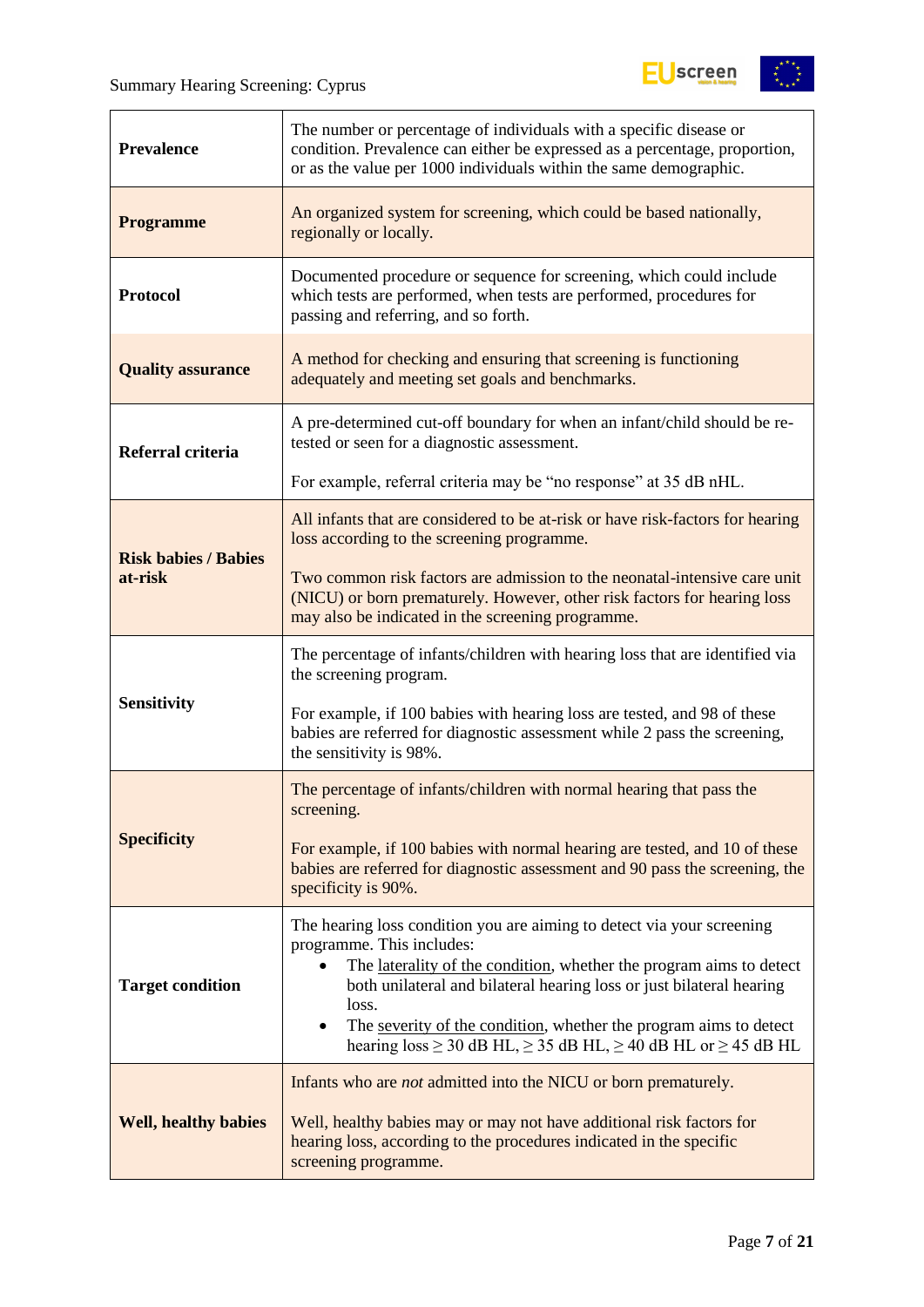Summary Hearing Screening: Cyprus



### <span id="page-7-0"></span>**2. Abbreviations**

- ABR auditory brainstem response
- aABR automatic auditory brainstem response
- ANSD auditory neuropathy spectrum disorder
- ASSR auditory steady-state response
- CI cochlear implant
- CMV cytomegalovirus
- dB HL decibel hearing level
- dB nHL decibel normalized hearing level
- dB SNR decibel signal-to-noise ratio
- DPOAE distortion product otoacoustic emissions
- HA hearing aid
- NICU neonatal intensive care unit
- OAE otoacoustic emissions
- TEOAE transient-evoked otoacoustic emissions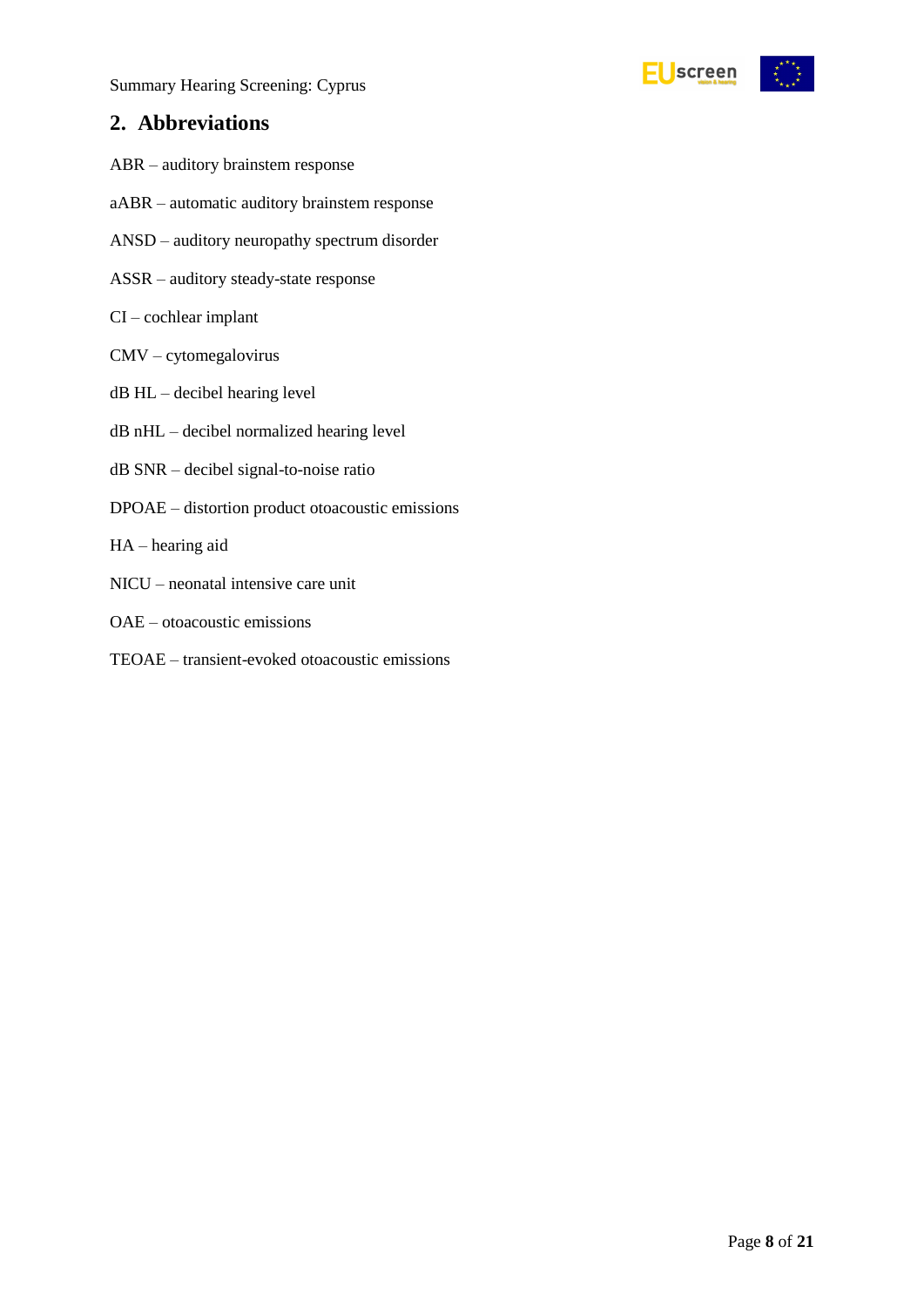

## <span id="page-8-0"></span>**3. Background**

In Cyprus, hearing screening is organized nationally, with the exception of the region of Cyprus occupied by Turkey.

The following report contains information with regards to hearing screening in the entire country of Cyprus, with the exception of the region occupied by Turkey.

#### <span id="page-8-1"></span>**3.1. General**

Cyprus has a total area of 9251 km2 and 5896 km2 is under control of the Republic of Cyprus (i.e., excluding the region occupied by Turkey). Cyprus has a total population of 1.1 million including all of Cyprus and 864 200 in the Republic of Cyprus as of 2017 (Republic of Cyprus, Ministry of Finance, Statistical Service, 2018).

In Cyprus, all births are registered. The physician who delivers the baby fills out a form which is then sent to the Competent District Administration Office. From there, the birth is registered and a birth certificate is issued. There were 9229 live births registered in 2017 in the Republic of Cyprus (Republic of Cyprus, Ministry of Finance, Statistical Service, 2018).

The World Bank income classification categorizes Cyprus as a high-income country (The World Bank, 2018). The gross domestic product (GDP) in 2016 was €21 396 per capita in Cyprus (Republic of Cyprus, Ministry of Finance, Statistical Service, 2018).

From the World Health Organization (WHO) Global Health Expenditure Database, health expenditure for Cyprus in 2015 was 1634 USD or €1439 per capita (World Health Organization (WHO), 2018).

An infant mortality rate of 2.5 and 2.6 per 1000 is reported for Cyprus in 2015 and 2016 (Republic of Cyprus, Ministry of Finance, Statistical Service, 2018). The United Nations Statistics Division does not provide infant mortality rates due to the relatively low number of births and deaths each year in Cyprus (United Nations Statistics Division, 2016).

#### <span id="page-8-2"></span>**3.2. Neonatal hearing screening**

In Cyprus, neonatal hearing screening is conducted universally, with all babies in the country having access to hearing screening, though screening is not obligatory for parents. The universal program for well and at-risk babies was first implemented in 2004 expanding to universally covering well babies in 2005. Neonatal hearing screening is not part of the Preventive Child Health Care screening system, as there is no such system in Cyprus. The programme for well babies is funded through charity within the Centre for Preventive Paediatrics, while the programme for at-risk babies is state funded.

The neonatal hearing screening program for well babies is implemented by the Centre for Preventive Paediatrics, with one screening team per each of the 5 districts and a central administration hub.

#### <span id="page-8-3"></span>**3.3. Preschool hearing screening**

In Cyprus, there is no preschool hearing screening.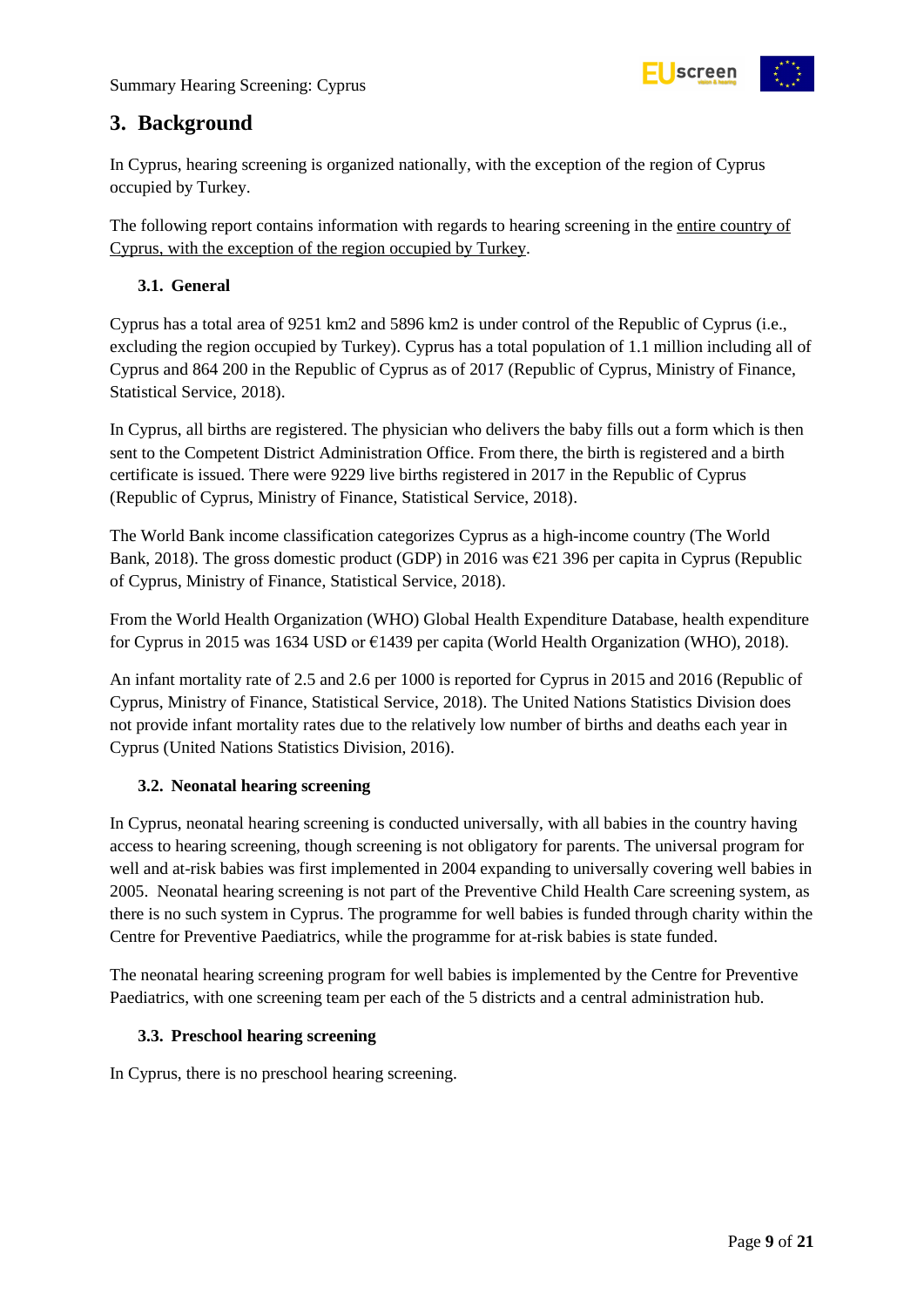

## <span id="page-9-0"></span>**4. Guidelines & Quality Control**

The neonatal hearing screening guidelines exist via the Centre for Preventive Paediatrics (CPP) for well babies. Infants with risk factors are handled on a case-by-case basis (i.e., with both OAE and aABR). A protocol for NICU infants also exists but is handled separately and not part of the Centre for Preventive Paediatrics.

The content of the well-baby screening guidelines was developed by the Centre for Preventive Paediatrics together with audiologists and ENT developed the content in the guidelines for well babies.

Since its initiation in 2004-2005, the guidelines have not been revised. The protocol is revised ad hoc and infrequently. If required in the future, stakeholders would agree on the revisions, which would be decided on by the Center for Preventive Paediatrics. Currently, there is no funding allocated for guideline revision.

Quality monitoring of the neonatal hearing screening programme is performed. Data from well babies are collected by CPP (except approx. 8% mentioned before).

Annual statistics and review of data are performed within the CPP team and results are presented in relevant scientific meetings. Research apart from auditing has also been done on the neonatal hearing screening in Cyprus.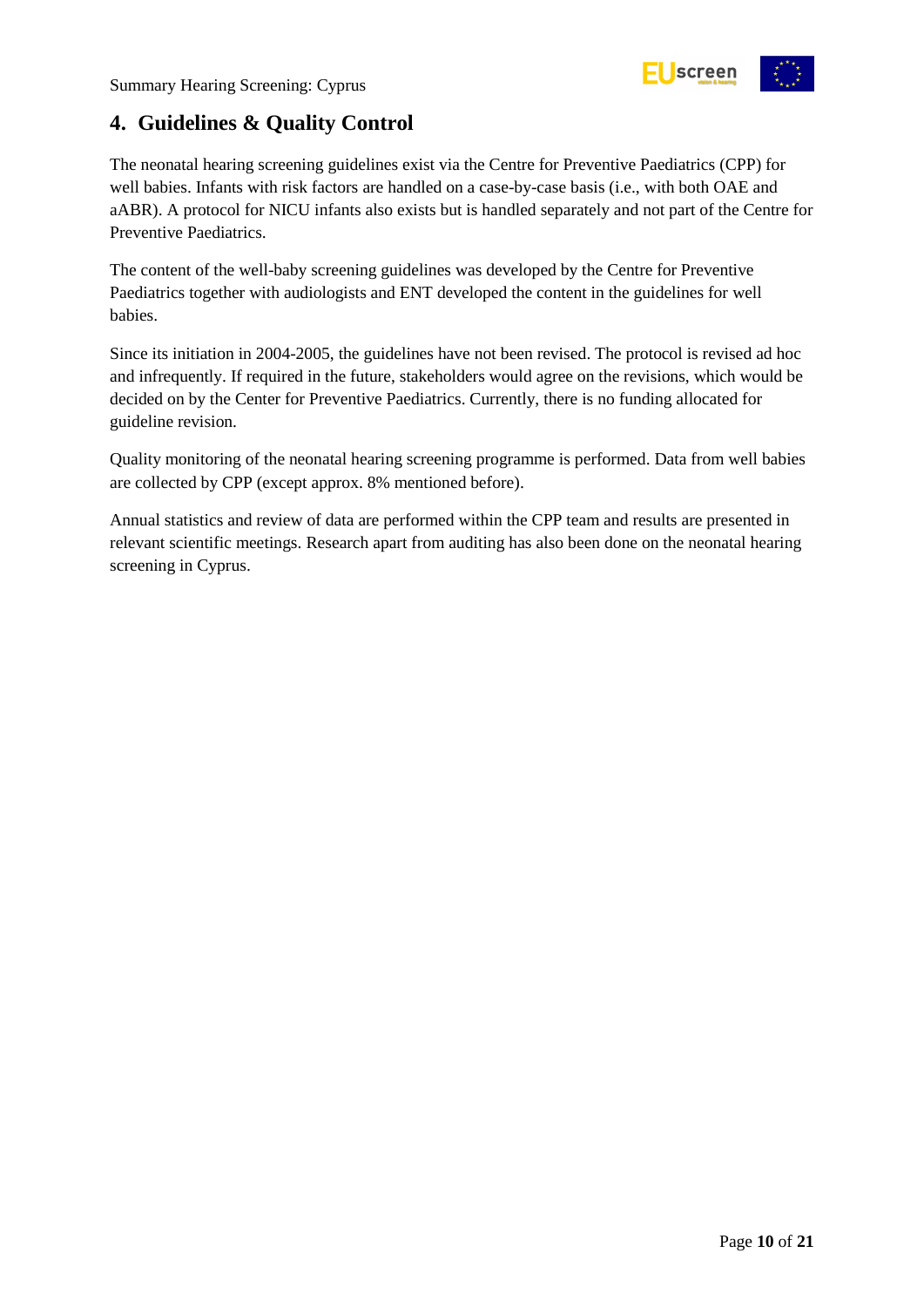

## <span id="page-10-0"></span>**5. Process: Screening, Diagnosis, Intervention**

#### <span id="page-10-1"></span>**5.1. Neonatal hearing screening**

In Cyprus, it is estimated that there are 6 general hospitals. It is estimated that over 90% of children are born in a hospital or maternity clinic where the average length of stay is 3 days for normal deliveries. A very low proportion of births are estimated to take place at home. There is one NICU unit in Cyprus and it is located in a maternity hospital. Neonates at risk for hearing loss (i.e., NICU admissions) account for approx. 8-10% of total births.

Well-baby screening occurs in one of the five district offices of the Hearing Screening Team. There is one district office in each major city in Cyprus. The Centre for Preventative Paediatrics (CPP) contact parents directly or via their paediatrician and invite children to neonatal screening through an information leaflet. In contrast, parents of at-risk infants are contacted directly in person in the hospital, and infants are screened in the hospital in the NICU.

Well babies and at-risk babies are screened with different protocols. It is estimated that the reason for a different protocol for at-risk babies is because of the higher prevalence of hearing loss. There are also regional differences in hearing screening protocols. Specifically, it is estimated that 8% of well babies are screened with a protocol that differs from the rest of the country. Specifically, one hospital has decided to use its own protocol for its maternity ward. There are no regional differences in the protocol for at-risk infants across regions as there is only one NICU. However, the team responsible for testing NICU infants is separate from the well-infant programme.

At-risk babies are defined as those admitted to the NICU unit. There is no minimum duration of time that infants are in the NICU. No other risk factors are considered within the neonatal screening program in Cyprus.

The prevalence of CMV infections or meningitis is not known.

Well-baby screening should be completed before 10 weeks of age though the target is 1 month. Data are unavailable for the recommended maximum age for screening infants at-risk.

The target condition for screening (both well babies and at-risk babies) is a bilateral or unilateral hearing loss of 35 dB HL or greater.

#### <span id="page-10-2"></span>**5.2. Neonatal diagnostic assessment**

The diagnostic assessment test performed is a clinical ABR using all stimuli and tympanometry.

The diagnostic assessment of well babies should be performed before 12 weeks of age. Data are unavailable on the age at which the diagnostic assessment of at-risk infants should be performed.

#### <span id="page-10-3"></span>**5.3. Preschool hearing screening**

Not applicable.

#### <span id="page-10-4"></span>**5.4. Intervention approach**

In Cyprus, treatment options available include grommets, hearing aids, bone conductive devices, and cochlear implants. Infants are fitted with hearing aids or cochlear implants at 6-12 months of age.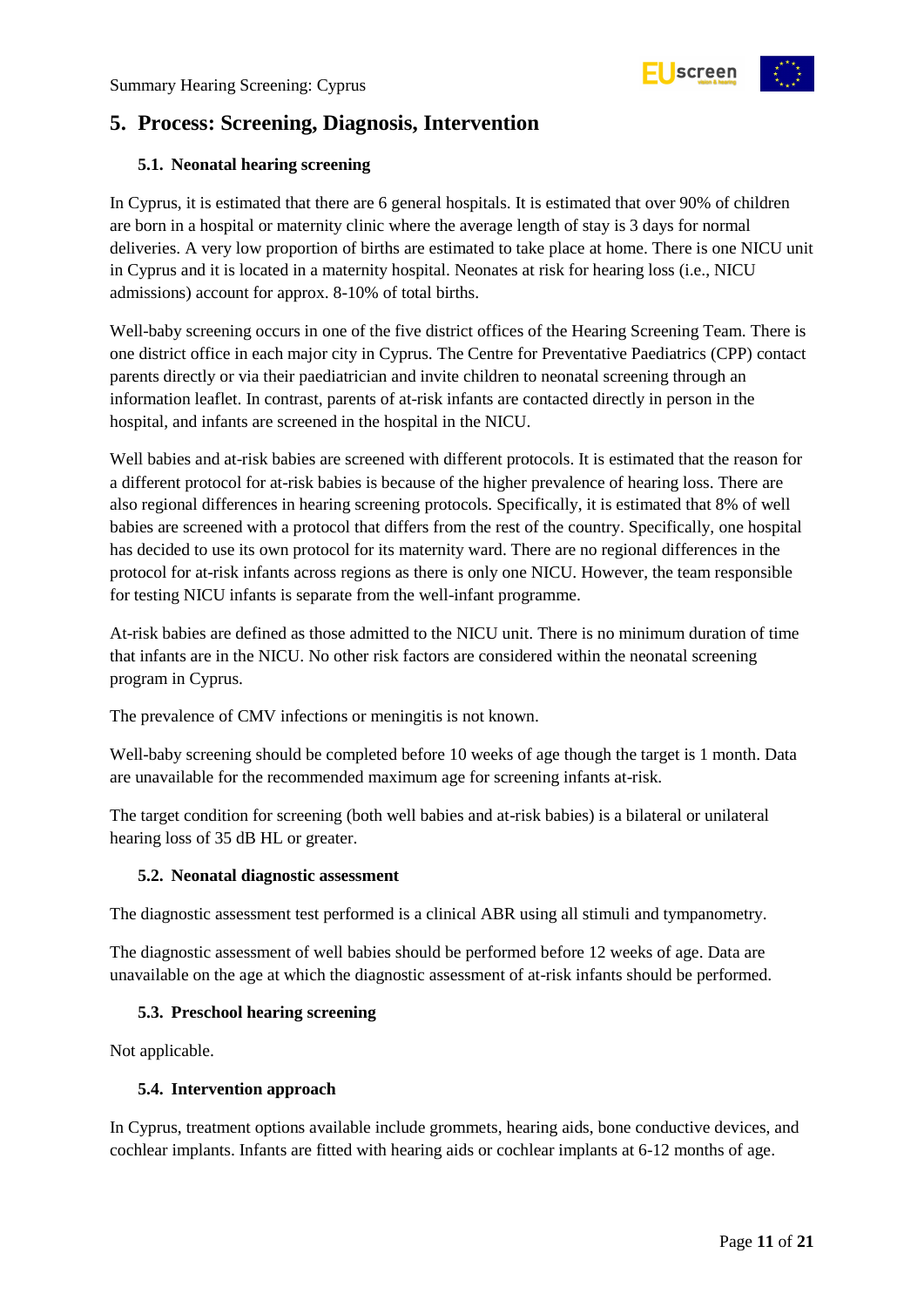



The hearing aid fitting criterion is a unilateral or bilateral hearing loss of more than 35 dB HL.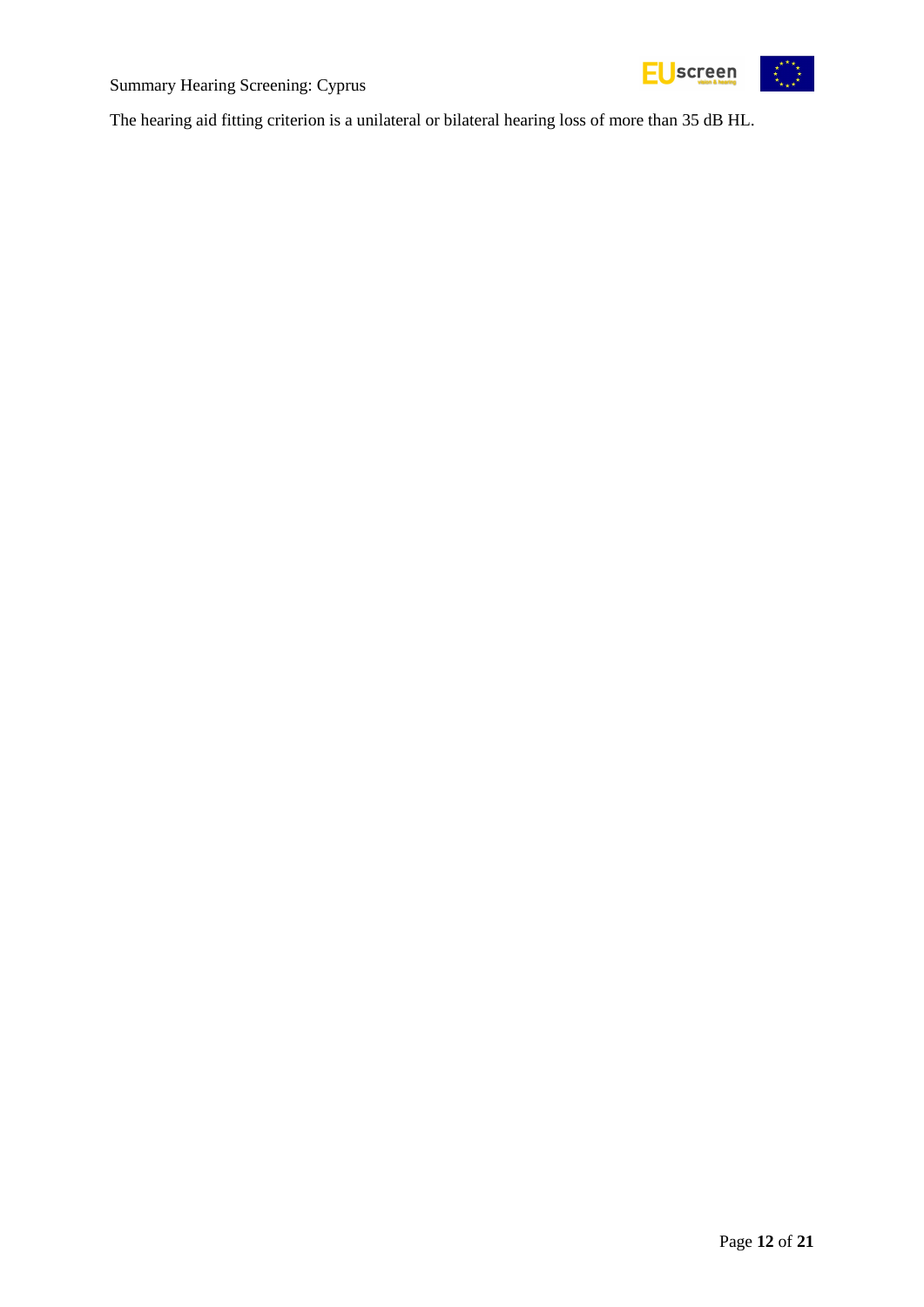

### <span id="page-12-0"></span>**6. Protocols**

Hearing screening protocols are described for neonatal hearing screening (well and at-risk) as well as for preschool hearing screening when applicable.

- The Test performed is the screening technique used
- The Age of the child is indicated in hours, days, months or years
- Referral criteria may be the lack of an OAE response at specified frequencies, a responsewaveform repeatability constant, the absence of an aABR response at a specified intensity, or an absent behavioural response at a specified intensity. Referral criteria may be defined within a protocol or limited based on the device used.
- The Device is the screening device used.
- Unilateral Referrals indicates whether children are referred if only one ear fails screening.
- The Location is where the screening takes place

#### <span id="page-12-1"></span>**6.1. Neonatal hearing screening (well)**

The screening process for well babies is indicated in [Table 1](#page-12-4). A 3-step OAE-OAE-aABR protocol is in place. All screening occurs at the district office after discharge from the maternity hospital.

|                  |                      |                                            |                           | <b>Unilateral</b> |                 |
|------------------|----------------------|--------------------------------------------|---------------------------|-------------------|-----------------|
| <b>Test</b>      | Age                  | Referral criteria                          | <b>Device</b>             | Referrals?        | <b>Location</b> |
| OAE1             | 10 days              | 6 dB SNR at 5 freqs<br>$(1-4 \text{ kHz})$ | EZ Screen<br>protocol ILO | Yes               | District office |
| OAE <sub>2</sub> | 6-10 days after OAE1 | 6 dB SNR at 5 freqs<br>$(1-4 \text{ kHz})$ | EZ Screen<br>protocol ILO | Yes               | District office |
| aABR             | 12 weeks max         | $35$ dB nHL                                |                           | Yes               | District office |

<span id="page-12-4"></span>**Table 1:** Screening process for well babies in Cyprus.

#### <span id="page-12-2"></span>**6.2. Neonatal hearing screening (at-risk)**

Information is not available regarding the protocol for NICU infants, as this is controlled by a separate team.

#### <span id="page-12-3"></span>**6.3. Preschool hearing screening**

Not applicable.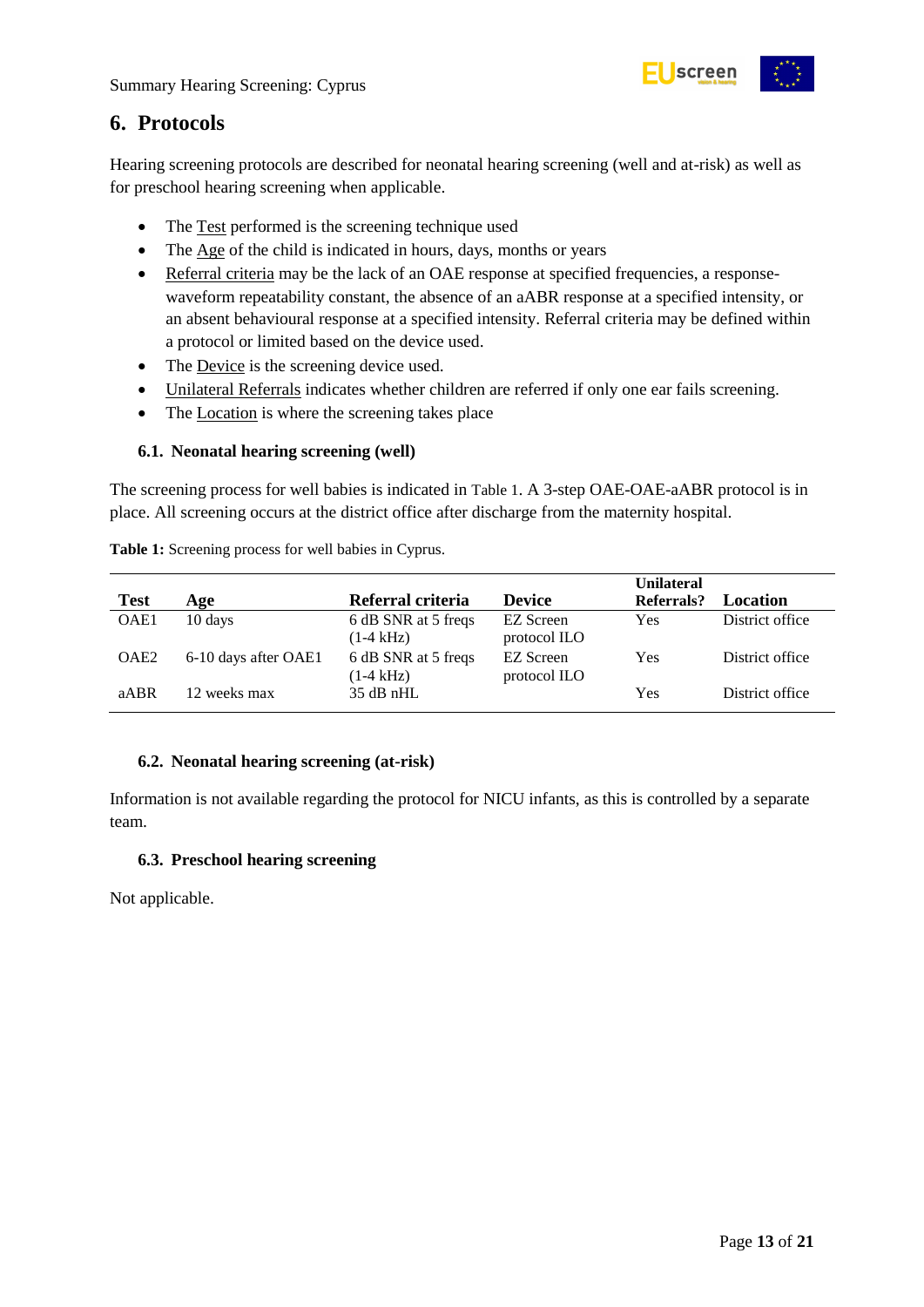

### <span id="page-13-0"></span>**7. Professionals**

#### <span id="page-13-1"></span>**7.1. Neonatal hearing screening (well)**

Screening for well babies is performed by designated screeners. These professionals undergo a 6 week-training course. This training is regularly updated, monitored, or revalidated, but it is not accredited or certified. The professions that could be trained to screen are science and social science graduates.

#### <span id="page-13-2"></span>**7.2. Neonatal hearing screening (at-risk)**

Screening for at-risk infants in NICUs is performed by audiologists.

#### <span id="page-13-3"></span>**7.3. Preschool hearing screening**

Not applicable.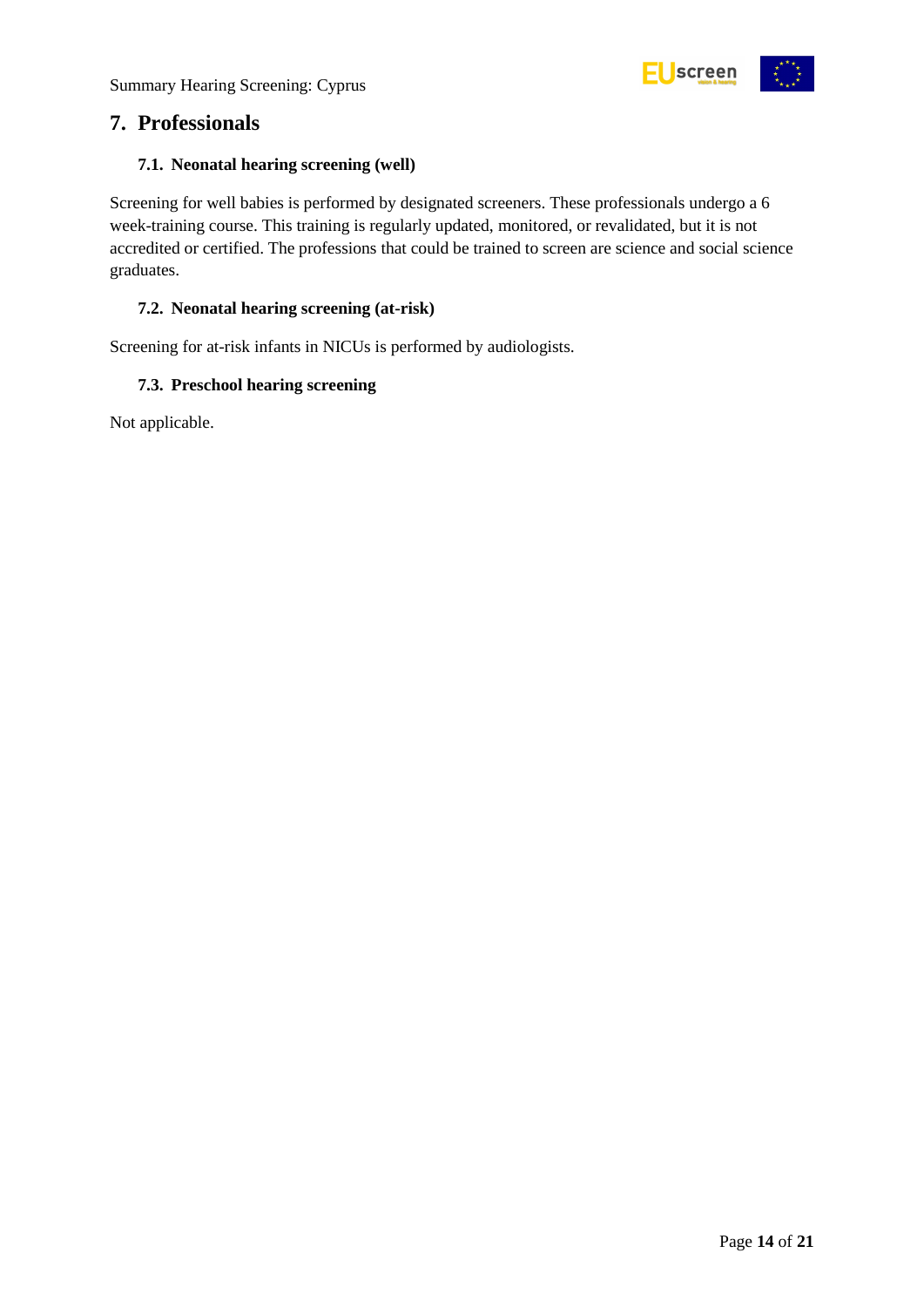## <span id="page-14-0"></span>**8. Results: Neonatal Hearing Screening**

#### <span id="page-14-1"></span>**8.1. Coverage and attendance rates**

The coverage of neonatal hearing screening for well babies is estimated to be over 90%. The coverage of at-risk infants for a diagnostic test is all babies admitted to the NICU. The coverage for all babies (well and at-risk) is estimated to be over 90%; however, this figure is approximate.

#### <span id="page-14-2"></span>**8.2. Referral rates**

Referral rates for the 3-step OAE-OAE-AABR screening for well babies are indicated in Table 2.

<span id="page-14-5"></span>Table 2: Referral rates for well babies in Cyprus (Centre for Preventive Paediatrics, 2017).

| <b>Test</b> | <b>Referral Rate</b> |
|-------------|----------------------|
| OAE1        | 4%                   |
| OAE2 / aABR | 15%                  |

Referral rates assume 100% attendance. Rates reflect the number of infants referred out of the number of infants screened at each step. From the CPP, the referral rate is for OAE2 and aABR steps are combined.

The total percentage of well babies who are referred from the 3-step screening process to diagnostic evaluation is 0.6% (Centre for Preventive Paediatrics, 2017).

#### <span id="page-14-3"></span>**8.3. Diagnostic assessment attendance**

Among the referred well babies, it is estimated that >90% of infants received the diagnostic assessment. Lost to follow-up rates were 0% after referral for well babies.

For at-risk babies, data are unavailable because the team for NICU hearing screening is not part of the programme.

#### <span id="page-14-4"></span>**8.4. Prevalence / Diagnosis**

The prevalence rates of permanent hearing loss among neonates in Cyprus has been estimated and presented in [Table 3](#page-14-6). However, these values are not accurate because they only reflect around 85% of infants born in Cyprus. NICU infants are not screened or monitored by the CPP, nor are some well babies screened in the maternity wards. Therefore, only incidence of well babies tested at the CPP can be provided.

<span id="page-14-6"></span>Table 3: Incidence of permanent hearing loss among neonates in Cyprus (per 1000 in 2017; Centre for Preventive Paediatrics, 2017).

|                                                                | <b>Bilateral</b> |                 | Unilateral      |                 |
|----------------------------------------------------------------|------------------|-----------------|-----------------|-----------------|
|                                                                | $\geq$ 40 dB HL  | $\geq 80$ dB HL | $\geq$ 40 dB HL | $\geq 80$ dB HL |
| Prevalence rate per 1000<br>(Center for Preventive Pediatrics) | 0.53             | 0.63            | 0.38            | 0.19*           |

\*It is estimated that 50% the children with unilateral hearing loss have a hearing loss of 80 dB or worse.

Information on the distribution of neonatal hearing loss according to severity and laterality has been calculated based on 102 cases of infants with hearing loss (Centre for Preventive Paediatrics, 2017). These data are presented in [Table 4.](#page-15-2)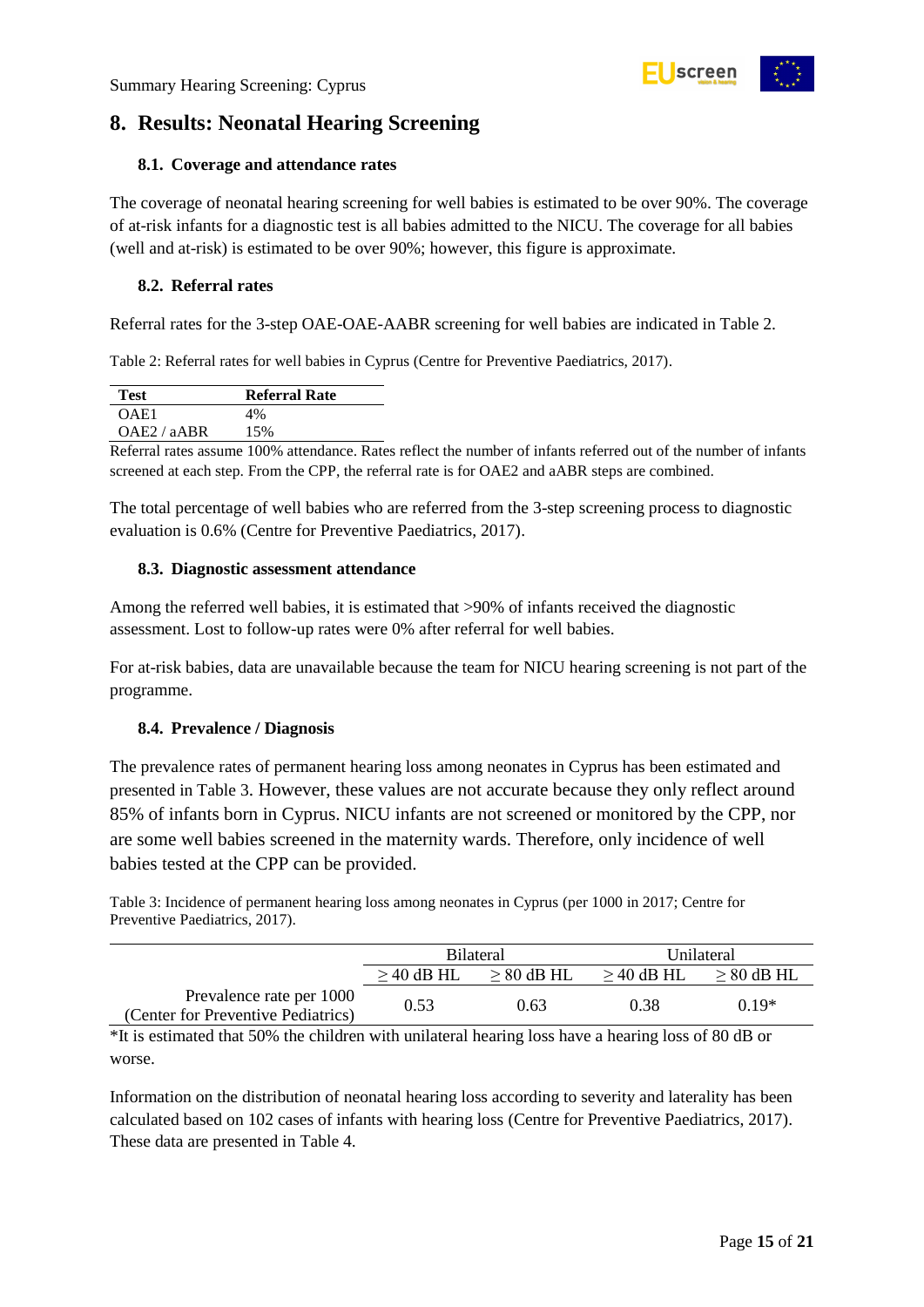

#### Summary Hearing Screening: Cyprus

<span id="page-15-2"></span>**Table 4:** Distribution of hearing loss (%) based on degree and laterality among infants diagnosed with permanent hearing loss after neonatal hearing screening (Centre for Preventive Paediatrics, 2017).

|                                                            | <b>Bilateral</b> |                 | Unilateral      |                 |
|------------------------------------------------------------|------------------|-----------------|-----------------|-----------------|
|                                                            | $\geq$ 40 dB HL  | $\geq 80$ dB HL | $\geq$ 40 dB HL | $\geq 80$ dB HL |
| Distribution of infants (%) with<br>permanent hearing loss | 29%              | 42%             | 29%             | 52%             |

Data regarding hearing loss diagnosed among babies who were not screened via neonatal hearing screening are not available.

#### <span id="page-15-0"></span>**8.5. Treatment success**

The number of children fitted with hearing aids per year in Cyprus after neonatal hearing screening is not available. The number of children fitted with cochlear implants in Cyprus after neonatal hearing screening is not available.

#### <span id="page-15-1"></span>**8.6. Screening evaluation**

The percentage of false negatives is unavailable but is expected to be very low. The percentage of false positives is estimated to be 0.4%.

The positive predictive value of a refer result in one or two ears in well babies is estimated to be about 30%.

The sensitivity of neonatal hearing screening in well babies is estimated to be 99% and the specificity of neonatal hearing screening is estimated to be 96%.

Sensitivity and specificity information on neonatal hearing screening for infants at-risk is not available.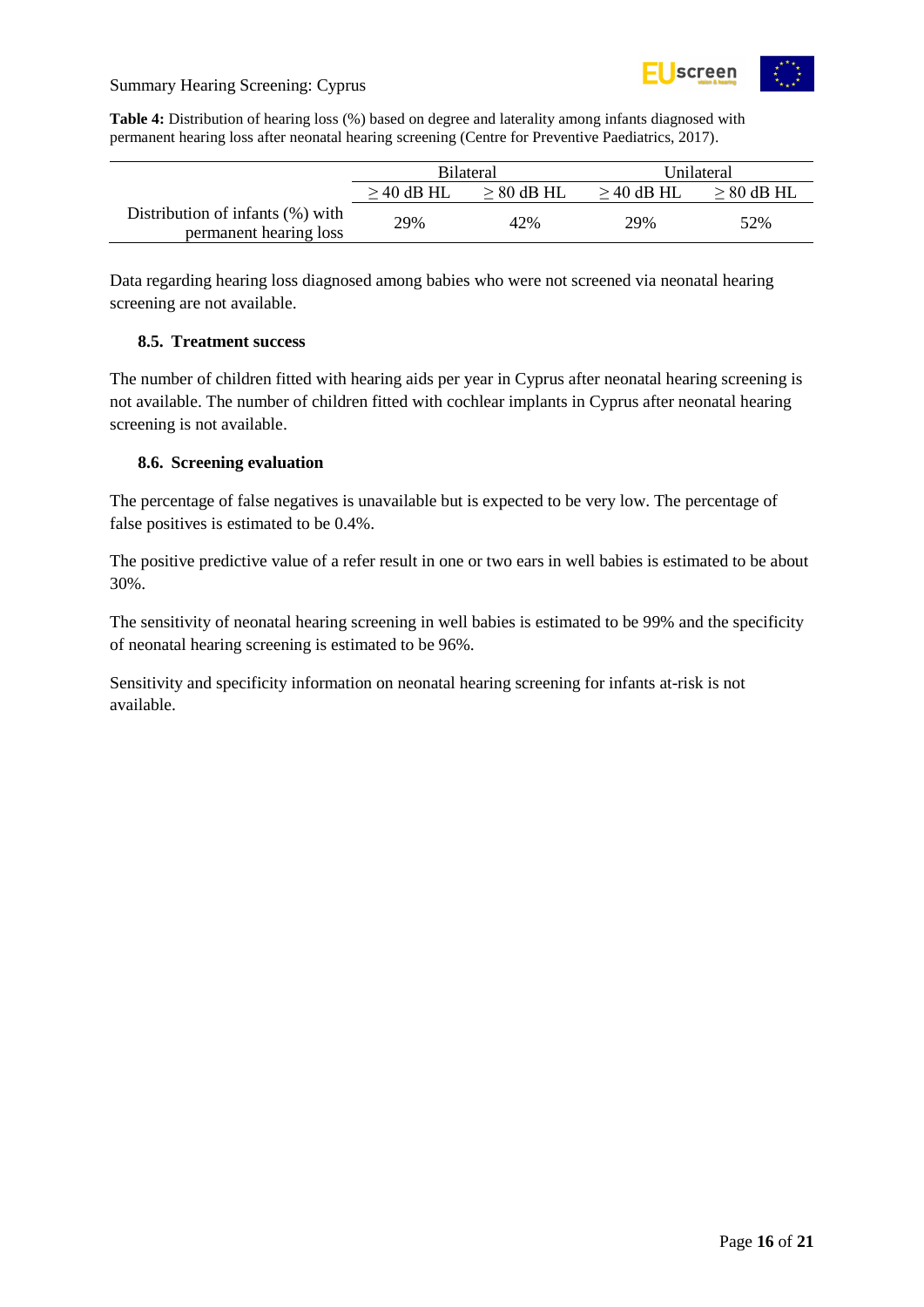Summary Hearing Screening: Cyprus



## <span id="page-16-0"></span>**9. Results: Preschool Hearing Screening**

#### <span id="page-16-1"></span>**9.1. Coverage rates**

Not applicable

#### <span id="page-16-2"></span>**9.2. Screening attendance and referral rates**

Not applicable

#### <span id="page-16-3"></span>**9.3. Diagnostic assessment attendance**

Not applicable

#### <span id="page-16-4"></span>**9.4. Prevalence / Diagnosis**

Not applicable

#### <span id="page-16-5"></span>**9.5. Screening evaluation**

Not applicable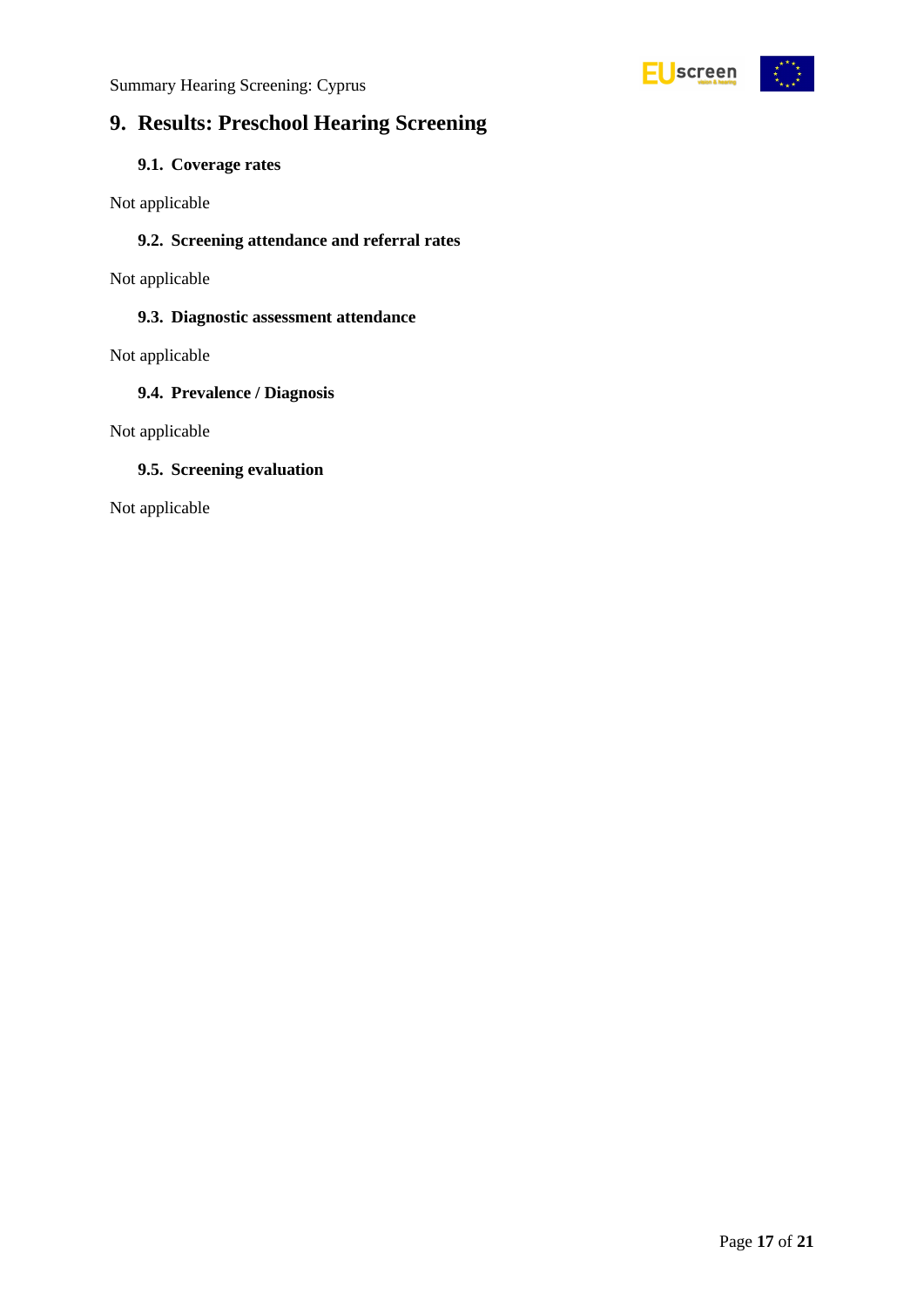## <span id="page-17-0"></span>**10. Costs: Neonatal Hearing Screening**

Hearing screening available in Cyprus is free of charge for parents. There is no financial reward when parents attend hearing screening, and there is no penalty for those who do not attend hearing screening.

There has not been a cost effectiveness analysis completed in Cyprus.

#### <span id="page-17-1"></span>**10.1. Screening costs**

The total screening annual costs for well-baby neonatal hearing screening in Cyprus is  $\epsilon$ 283 631. The total screening cost per baby is €38, including diagnostic services.

Screening costs for at-risk babies are not available.

#### <span id="page-17-2"></span>**10.2. Equipment costs**

#### (*Information extracted to protect commercially sensitive data*)

The maintenance costs are  $\epsilon$ 1500 per year for both OAE and aABR, and the disposable costs are €1000 per year. aABR equipment is scheduled to be replaced every 10 years and OAE equipment every 15 years.

#### <span id="page-17-3"></span>**10.3. Staff costs**

In Cyprus, the CPP employs 6 screeners, one audiologist, and one coordinator.

The yearly salary for a hearing screening professional (not audiologist) is  $\epsilon$ 16 000 to  $\epsilon$ 20 000 or  $\epsilon$ 12 to  $€18$  per hour. As indicated previously, hearing screeners are trained via a 6-week training course which is estimated to cost about €500 per person.

#### <span id="page-17-4"></span>**10.4. Diagnostic costs**

The cost for a diagnostic assessment is €120 per baby tested. This is incorporated into the costs for screening.

#### <span id="page-17-5"></span>**10.5. Amplification costs**

In Cyprus, children may not be fitted with hearing aids or cochlear implants if deaf parents refuse amplification.

The costs for the first year of hearing aid intervention, including device and consultation/rehabilitation costs, is  $\epsilon$ 2730, which is renewable every four years.

For cochlear implantation, the initial cost of the implant is estimated at  $\epsilon$ 25 000 and the cost of the processor is estimated at  $\epsilon$ 5000, which is renewable every five years.

#### <span id="page-17-6"></span>**10.6. Social costs**

In Cyprus, hearing impaired students may attend regular primary school with help from special support and instruction personnel or a special school for deaf children, of which there is one in Cyprus. There are no data available for the number of children attending this school or the costs per child to attend this school.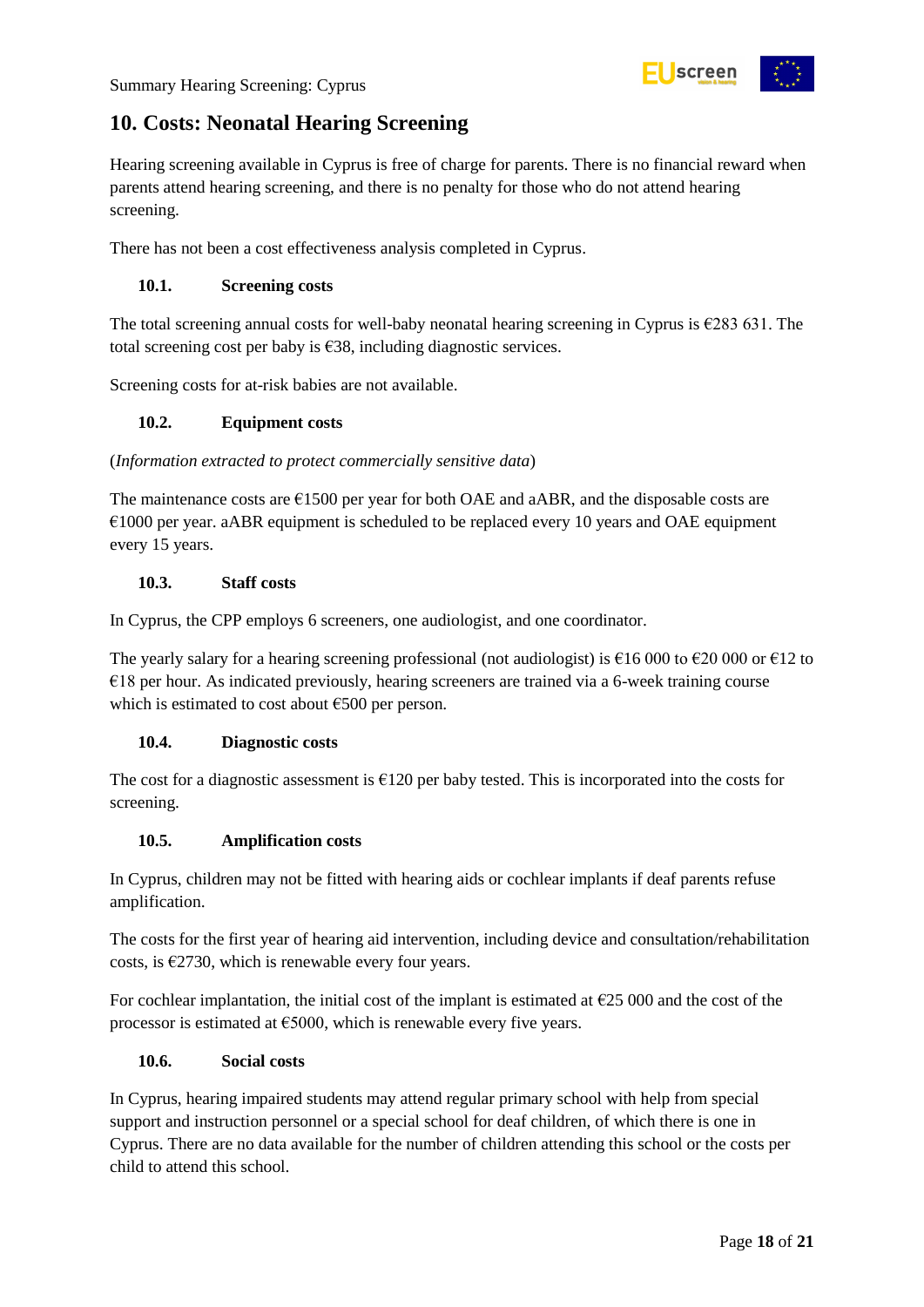



The cost for a normal hearing child to attend regular primary school is not available, and the cost for special support in regular primary school for hearing-impaired students is not available.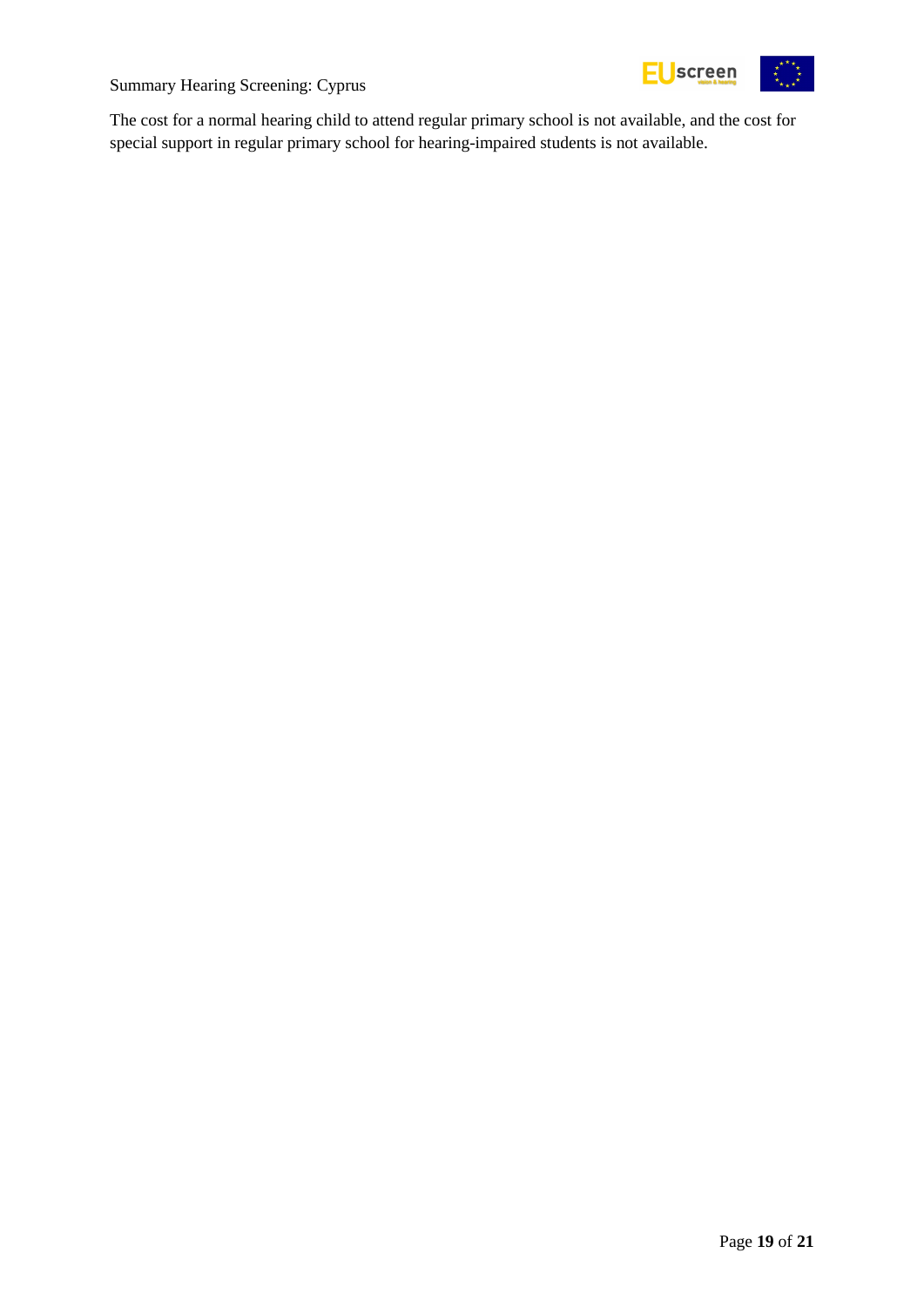

## <span id="page-19-0"></span>**11. Costs: Preschool Hearing Screening**

### <span id="page-19-1"></span>**11.1. Screening costs**

Not applicable.

#### <span id="page-19-2"></span>**11.2. Equipment costs**

Not applicable.

<span id="page-19-3"></span>**11.3. Staff costs**

Not applicable.